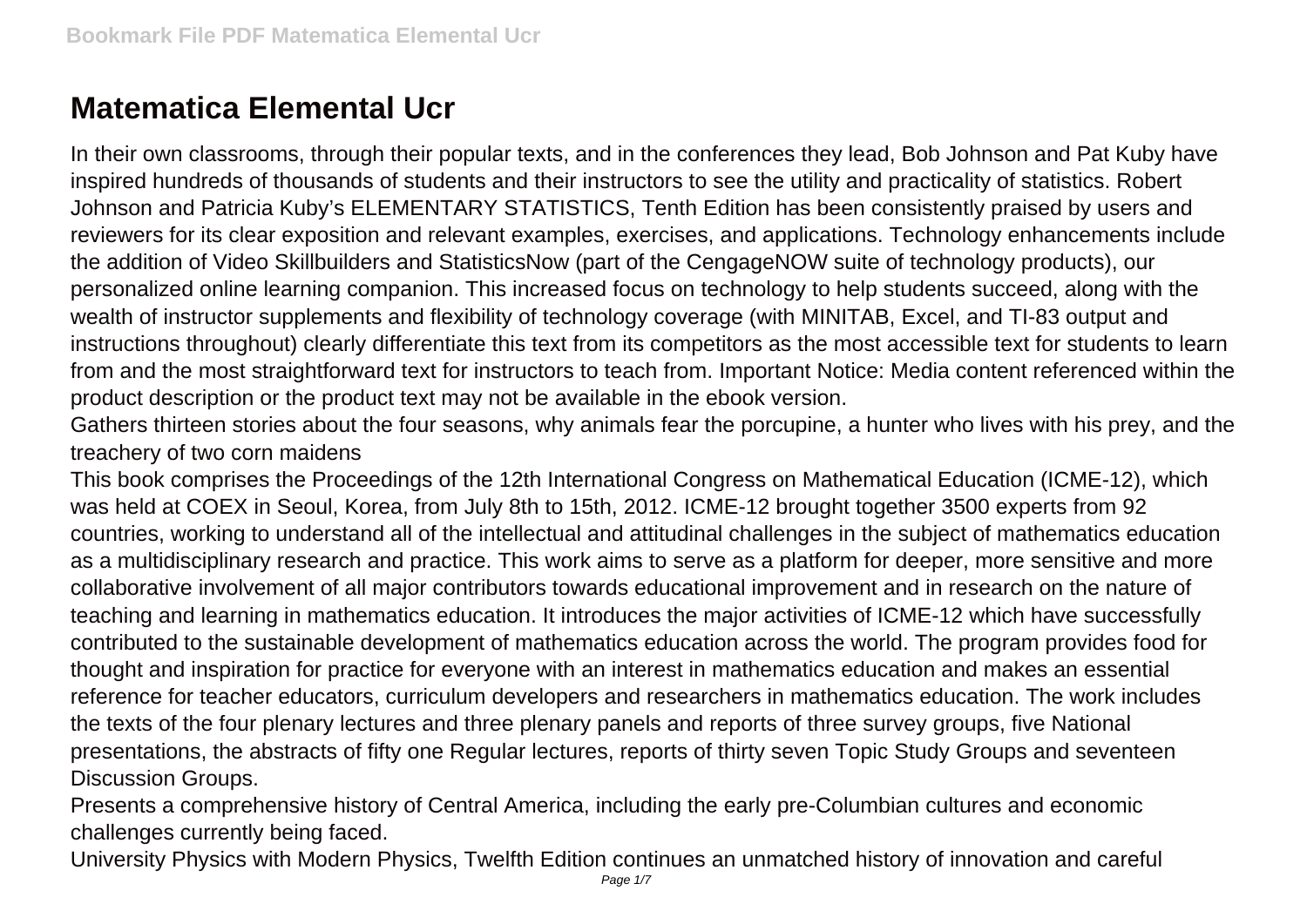execution that was established by the bestselling Eleventh Edition. Assimilating the best ideas from education research, this new edition provides enhanced problem-solving instruction, pioneering visual and conceptual pedagogy, the first systematically enhanced problems, and the most pedagogically proven and widely used homework and tutorial system available. Using Young & Freedman's research-based ISEE (Identify, Set Up, Execute, Evaluate) problem-solving strategy, students develop the physical intuition and problem-solving skills required to tackle the text's extensive highquality problem sets, which have been developed and refined over the past five decades. Incorporating proven techniques from educational research that have been shown to improve student learning, the figures have been streamlined in color and detail to focus on the key physics and integrate 'chalkboard-style' guiding commentary. Critically acclaimed 'visual' chapter summaries help students to consolidate their understanding by presenting each concept in words, math, and figures. Renowned for its superior problems, the Twelfth Edition goes further. Unprecedented analysis of national student metadata has allowed every problem to be systematically enhanced for educational effectiveness, and to ensure problem sets of ideal topic coverage, balance of qualitative and quantitative problems, and range of difficulty and duration. This is the standalone version of University Physics with Modern Physics, Twelfth Edition. How can we deal with the diversity of theories in mathematics education? This was the main question that led the authors of this book to found the Networking Theories Group. Starting from the shared assumption that the existence of different theories is a resource for mathematics education research, the authors have explored the possibilities of interactions between theories, such as contrasting, coordinating, and locally integrating them. The book explains and illustrates what it means to network theories; it presents networking as a challenging but fruitful research practice and shows how the Group dealt with this challenge considering five theoretical approaches, namely the approach of Action, Production, and Communication (APC), the Theory of Didactical Situations (TDS), the Anthropological Theory of the Didactic (ATD), the approach of Abstraction in Context (AiC), and the Theory of Interest-Dense Situations (IDS). A synthetic presentation of each theory and their connections shows how the activity of networking generates questions at the theoretical, methodological and practical levels and how the work on these questions leads to both theoretical and practical progress. The core of the book consists of four new networking case studies which illustrate what exactly can be gained by this approach and what kind of difficulties might arise. Since the volume may be of interest to a broad variety of people, it is arranged in parts that require different levels of mathematical background. Part I can be assessed by those interested in the application of visualization methods in decision making. In Part II computational methods are introduced in a relatively simple form. Part III is written for readers in applied mathematics interested in the theoretical basis of modern optimization.

The purpose of this Open Access compendium, written by experienced researchers in mathematics education, is to serve as a resource for early career researchers in furthering their knowledge of the state of the field and disseminating their research through publishing. To accomplish this, the book is split into four sections: Empirical Methods, Important Mathematics Education Themes, Academic Writing and Academic Publishing, and a section Looking Ahead. The chapters are based on workshops that were presented in the Early Career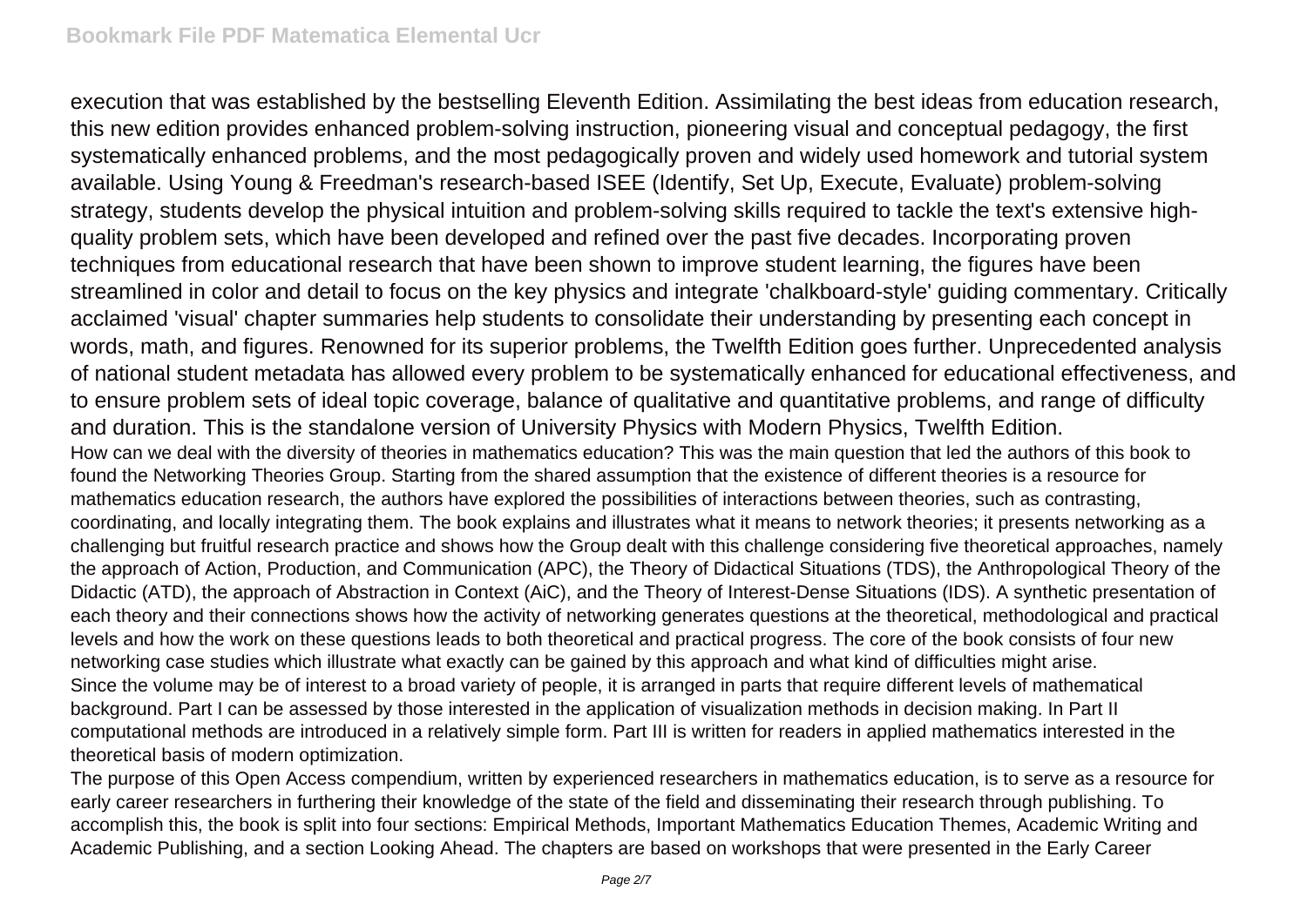## **Bookmark File PDF Matematica Elemental Ucr**

Researcher Day at the 13th International Congress on Mathematical Education (ICME-13). The combination of presentations on methodological approaches and theoretical perspectives shaping the field in mathematics education research, as well as the strong emphasis on academic writing and publishing, offered strong insight into the theoretical and empirical bases of research in mathematics education for early career researchers in this field. Based on these presentations, the book provides a state-of-the-art overview of important theories from mathematics education and the broad variety of empirical approaches currently widely used in mathematics education research. This compendium supports early career researchers in selecting adequate theoretical approaches and adopting the most appropriate methodological approaches for their own research. Furthermore, it helps early career researchers in mathematics education to avoid common pitfalls and problems while writing up their research and it provides them with an overview of the most important journals for research in mathematics education, helping them to select the right venue for publishing and disseminating their work.

A unique collection of competition problems from over twenty major national and international mathematical competitions for high school students. Written for trainers and participants of contests of all levels up to the highest level, this will appeal to high school teachers conducting a mathematics club who need a range of simple to complex problems and to those instructors wishing to pose a "problem of the week", thus bringing a creative atmosphere into the classrooms. Equally, this is a must-have for individuals interested in solving difficult and challenging problems. Each chapter starts with typical examples illustrating the central concepts and is followed by a number of carefully selected problems and their solutions. Most of the solutions are complete, but some merely point to the road leading to the final solution. In addition to being a valuable resource of mathematical problems and solution strategies, this is the most complete training book on the market. The multiverse is a concept that acknowledges the existence of a multiplicity of worlds or universes. The designs of these universes do not have to be the same as our universe, but we have no clear view of what the "other" designs might be. It is suspected that they can obey different laws of physics and different constants of physics, which further implies different chemistry, biology, and life. Some say that the universes within the multiverse allow for different mathematics or even for different metamathematical logic. This book discusses most of the above aspects of the multiverse concept starting with the philosophy, through all the mathematical and physical subtleties, finally exploring the origin of life and consciousness. This book provides a satisfying intellectual exploration of front-edge advances in contemporary cosmology.

The concept of understanding in mathematics with regard to mathematics education is considered in this volume. The main problem for mathematics teachers being how to facilitate their students' understanding of the mathematics being taught. In combining elements of maths, philosophy, logic, linguistics and the psychology of maths education from her own and European research, Dr Sierpinska considers the contributions of the social and cultural contexts to understanding. The outcome is an insight into both mathematics and understanding.

What mathematics should be learned by today's young people as well as tomorrow's workforce? On the Shoulders of Giants is a vision of richness of mathematics expressed in essays on change, dimension, quantity, shape, and uncertainty, each of which illustrate fundamental strands for school mathematics. These essays expand on the idea of mathematics as the language and science of patterns, allowing us to realize the importance of providing hands-on experience and the development of a curriculum that will enable students to apply their knowledge to diverse numerical problems.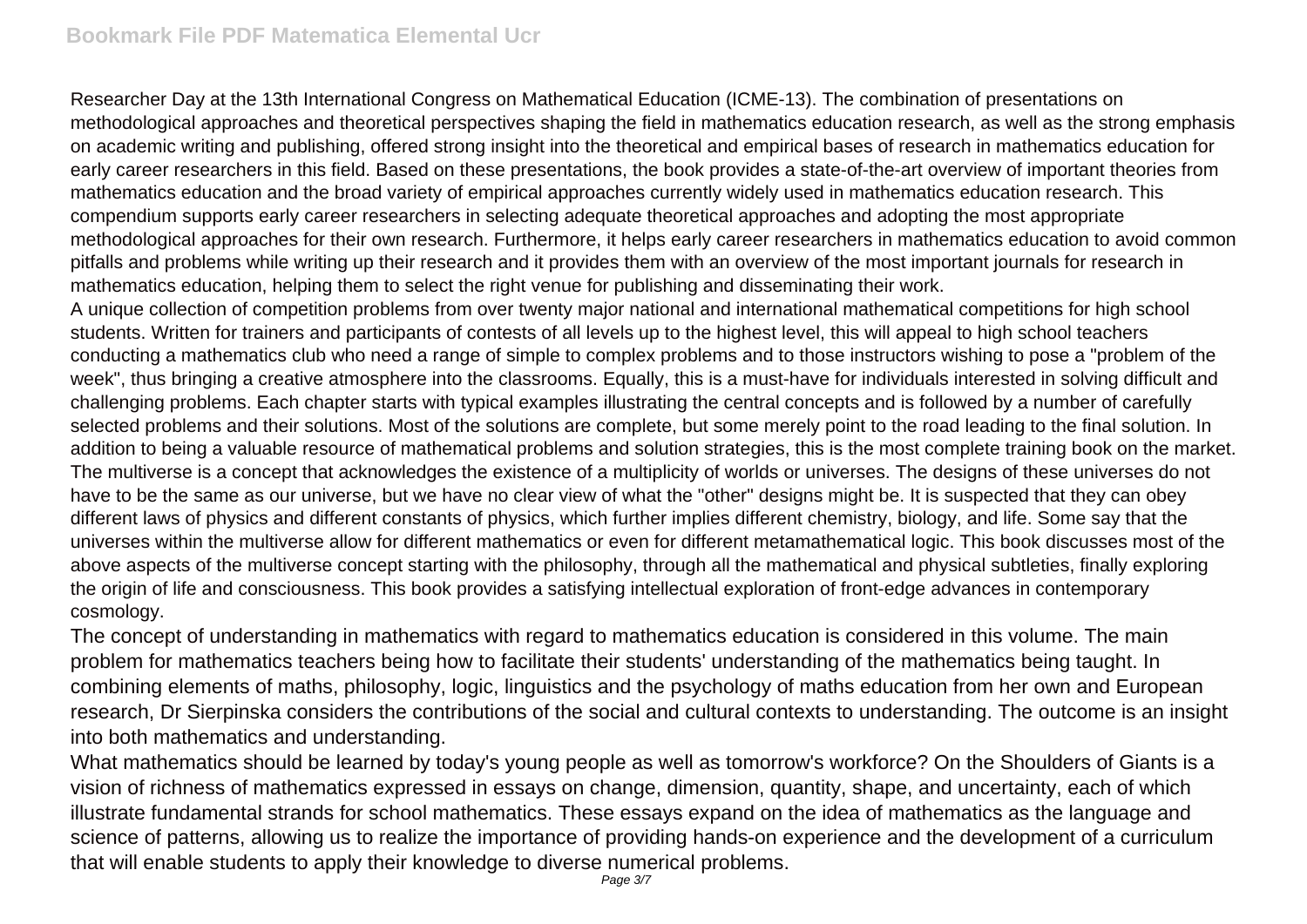This book displays the striking creativity and profound insight that characterized Freire's work to the very end of his life-an uplifting and provocative exploration not only for educators, but also for all that learn and live.

This survey of the state of the art on research in early algebra traces the evolution of a relatively new field of research and teaching practice. With its focus on the younger student, aged from about 6 years up to 12 years, this volume reveals the nature of the research that has been carried out in early algebra and how it has shaped the growth of the field. The survey, in presenting examples drawn from the steadily growing research base, highlights both the nature of algebraic thinking and the ways in which this thinking is being developed in the primary and early middle school student. Mathematical relations, patterns, and arithmetical structures lie at the heart of early algebraic activity, with processes such as noticing, conjecturing, generalizing, representing, justifying, and communicating being central to students' engagement.

What mathematics is entailed in knowing to act in a moment? Is tacit, rhetorical knowledge significant in mathematics education? What is the role of intuitive models in understanding, learning and teaching mathematics? Are there differences between elementary and advanced mathematical thinking? Why can't students prove? What are the characteristics of teachers' ways of knowing? This book focuses on various types of knowledge that are significant for learning and teaching mathematics. The first part defines, discusses and contrasts psychological, philosophical and didactical issues related to various types of knowledge involved in the learning of mathematics. The second part describes ideas about forms of mathematical knowledge that are important for teachers to know and ways of implementing such ideas in preservice and in-service education. The chapters provide a wide overview of current thinking about mathematics learning and teaching which is of interest for researchers in mathematics education and mathematics educators. Topics covered include the role of intuition in mathematics learning and teaching, the growth from elementary to advanced mathematical thinking, the significance of genres and rhetoric for the learning of mathematics and the characterization of teachers' ways of knowing.

Mathematics is in the unenviable position of being simultaneously one of the most important school subjects for today's children to study and one of the least well understood. Its reputation is awe-inspiring. Everybody knows how important it is and everybody knows that they have to study it. But few people feel comfortable with it; so much so that it is socially quite acceptable in many countries to confess ignorance about it, to brag about one's incompe tence at doing it, and even to claim that one is mathophobic! So are teachers around the world being apparently legal sadists by inflicting mental pain on their charges? Or is it that their pupils are all masochists, enjoying the thrill of self-inflicted mental torture? More seriously, do we really know what the reasons are for the mathematical activity which goes on in schools? Do we really have confidence in our criteria for judging what's important and what isn't? Do we really know what we should be doing? These basic questions become even more important when considered in the context of two growing problem areas. The first is a concern felt in many countries about the direction which mathematics education should take in the face of the increasing presence of computers and calculator-related technol ogy in society. This book provides glimpses into contemporary research in information systems & technology, learning, artificial intelligence (AI),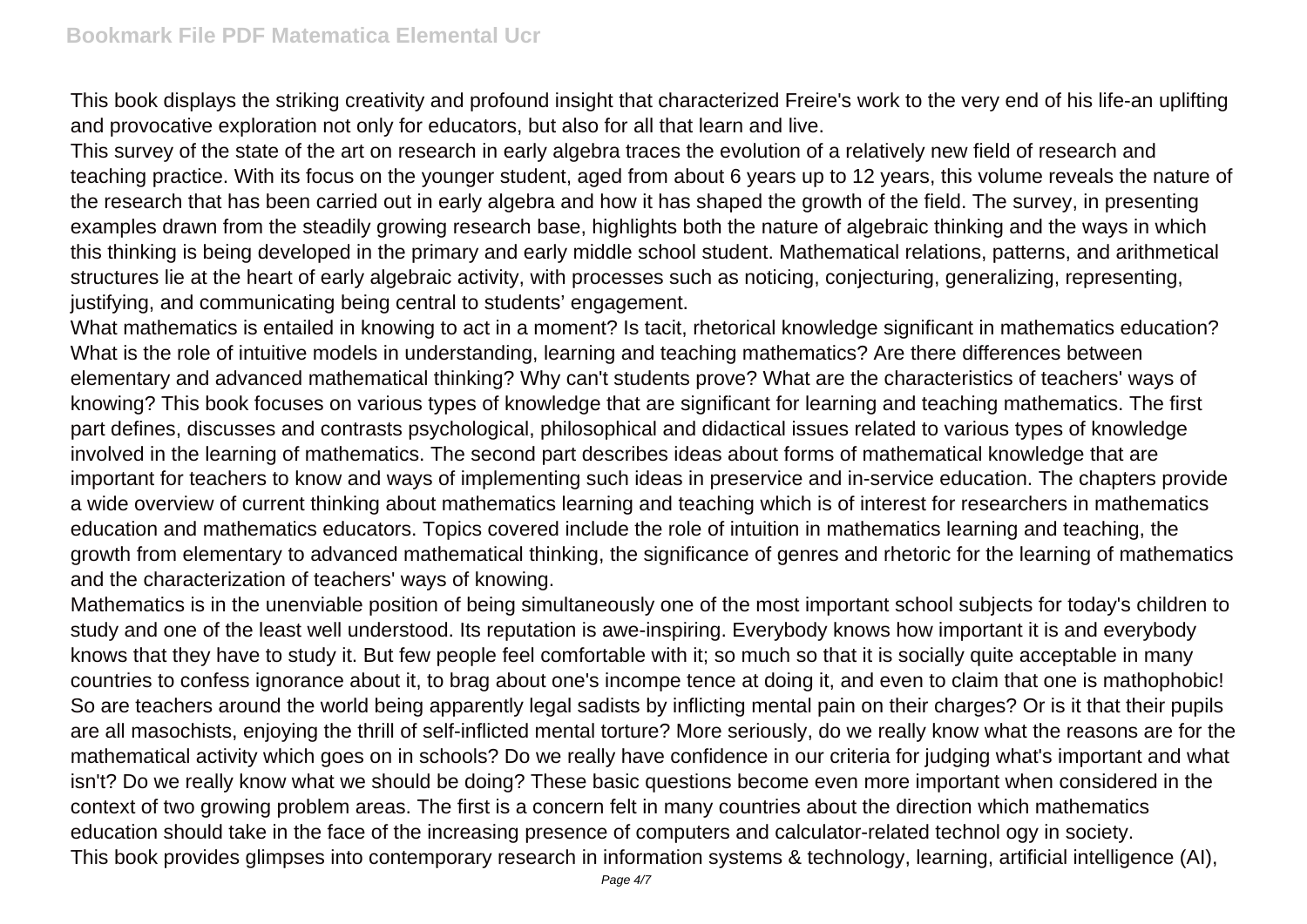machine learning, and security and how it applies to the real world, but the ideas presented also span the domains of telehealth, computer vision, the role and use of mobile devices, brain–computer interfaces, virtual reality, language and image processing and big data analytics and applications. Great research arises from asking pertinent research questions. This book reveals some of the authors' "beautiful questions" and how they develop the subsequent "what if" and "how" questions, offering readers food for thought and whetting their appetite for further research by the same authors.

This volume collects most recent work on the role of technology in mathematics education. It offers fresh insight and understanding of the many ways in which technological resources can improve the teaching and learning of mathematics. The first section of the volume focuses on the question how a proposed mathematical task in a technological environment can influence the acquisition of knowledge and what elements are important to retain in the design of mathematical tasks in computing environments. The use of white smart boards, platforms as Moodle, tablets and smartphones have transformed the way we communicate both inside and outside the mathematics classroom. Therefore the second section discussed how to make efficient use of these resources in the classroom and beyond. The third section addresses how technology modifies the way information is transmitted and how mathematical education has to take into account the new ways of learning through connected networks as well as new ways of teaching. The last section is on the training of teachers in the digital era. The editors of this volume have selected papers from the proceedings of the 65th, 66th and 67th CIEAEM conference, and invited the correspondent authors to contribute to this volume by discussing one of the four important topics. The book continues a series of sourcebooks edited by CIEAEM, the Commission Internationale pour l'Étude et l'Amélioration de l'Enseignement des Mathématiques / International Commission for the Study and Improvement of Mathematics Education.

This volume is the first to offer a comprehensive, research-based, multi-faceted look at issues in early algebra. In recent years, the National Council for Teachers of Mathematics has recommended that algebra become a strand flowing throughout the K-12 curriculum, and the 2003 RAND Mathematics Study Panel has recommended that algebra be "the initial topical choice for focused and coordinated research and development [in K-12 mathematics]." This book provides a rationale for a stronger and more sustained approach to algebra in school, as well as concrete examples of how algebraic reasoning may be developed in the early grades. It is organized around three themes: The Nature of Early Algebra Students' Capacity for Algebraic Thinking Issues of Implementation: Taking Early Algebra to the Classrooms. The contributors to this landmark volume have been at the forefront of an effort to integrate algebra into the existing early grades mathematics curriculum. They include scholars who have been developing the conceptual foundations for such changes as well as researchers and developers who have led empirical investigations in school settings. Algebra in the Early Grades aims to bridge the worlds of research, practice, design, and theory for educators, researchers, students, policy makers, and curriculum developers in mathematics education.

History and Philosophy of Modern Mathematics was first published in 1988. Minnesota Archive Editions uses digital technology to make long-unavailable books once again accessible, and are published unaltered from the original University of Minnesota Press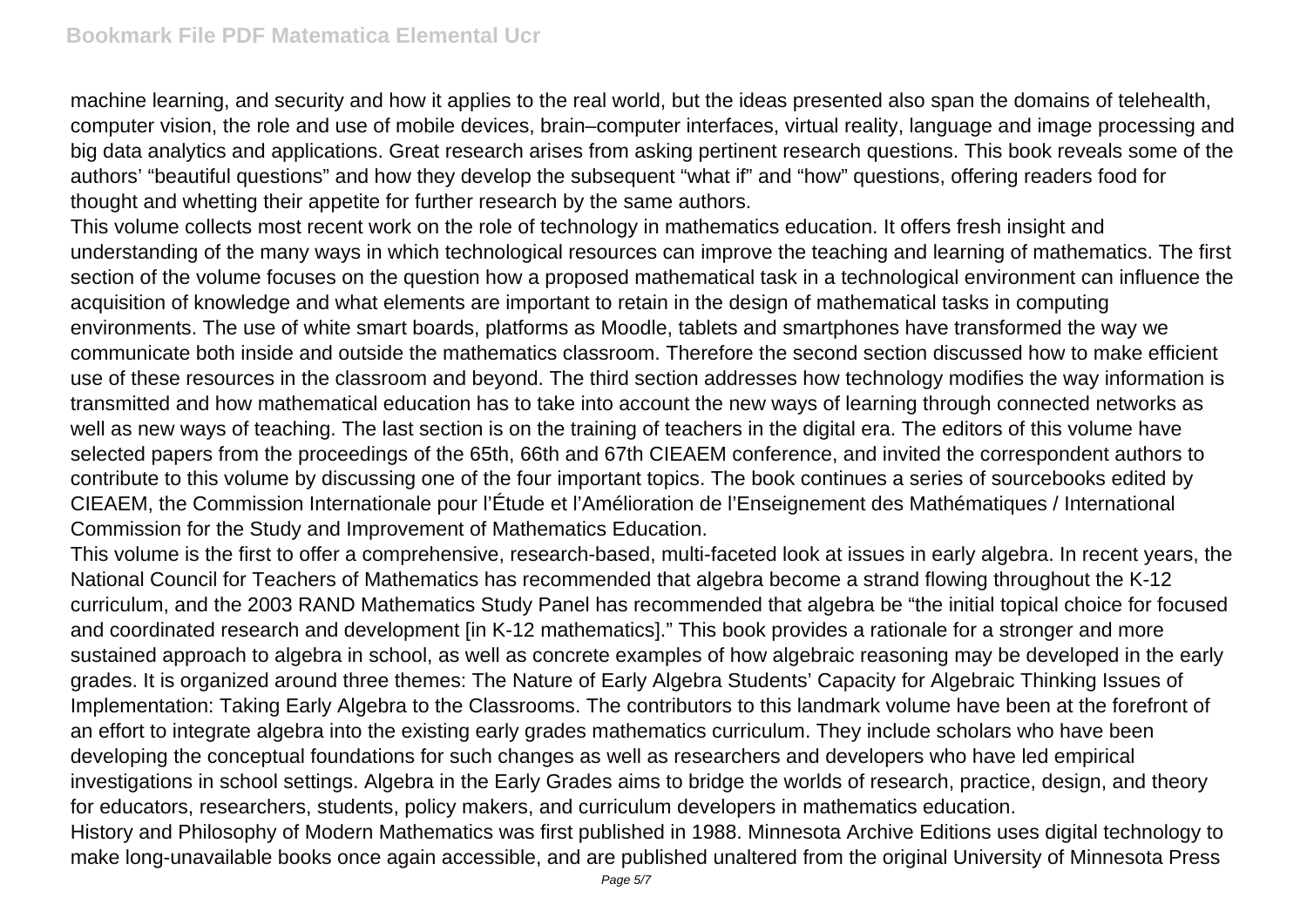editions. The fourteen essays in this volume build on the pioneering effort of Garrett Birkhoff, professor of mathematics at Harvard University, who in 1974 organized a conference of mathematicians and historians of modern mathematics to examine how the two disciplines approach the history of mathematics. In History and Philosophy of Modern Mathematics, William Aspray and Philip Kitcher bring together distinguished scholars from mathematics, history, and philosophy to assess the current state of the field. Their essays, which grow out of a 1985 conference at the University of Minnesota, develop the basic premise that mathematical thought needs to be studied from an interdisciplinary perspective. The opening essays study issues arising within logic and the foundations of mathematics, a traditional area of interest to historians and philosophers. The second section examines issues in the history of mathematics within the framework of established historical periods and questions. Next come case studies that illustrate the power of an interdisciplinary approach to the study of mathematics. The collection closes with a look at mathematics from a sociohistorical perspective, including the way institutions affect what constitutes mathematical knowledge.

"... introduces a remarkable new approach to trigonometry and Euclidean geometry, with dramatic implications for mathematics teaching, industrial applications and the direction of mathematical research in geometry" -- p. vii.

This survey on the modernity of ethnomathematics addresses numerous themes related to both ethnomathematics and mathematics education. It offers a broader view of mathematics, including ideas, procedures, concepts, processes, methods, and practices rooted in distinct cultural environments. In addition, by reflecting on the social and political dimensions of ethnomathematics, another important aspect of this research program is the development of innovative approaches for a dynamic and glocalized society. Ethnomathematics recognizes that members of different cultures develop unique mathematical techniques, methods, and explanations that allow for an alternative understanding and transformation of societal norms. The theoretical basis of ethnomathematics offers a valid alternative to traditional studies of history, philosophy, cognition, and pedagogical aspects of mathematics. The current agenda for ethnomathematics is to continue an ongoing, progressive trajectory that contributes to the achievement of social justice, peace, and dignity for all. The debates outlined in this book share a few of the key ideas that provide for a clearer understanding of the field of ethnomathematics and its current state of the art by discussing its pedagogical actions, its contributions for teacher education, and its role in mathematics education.

This book offers readers a primer on the theory and applications of Ordinary Differential Equations. The style used is simple, yet thorough and rigorous. Each chapter ends with a broad set of exercises that range from the routine to the more challenging and thought-provoking. Solutions to selected exercises can be found at the end of the book. The book contains many interesting examples on topics such as electric circuits, the pendulum equation, the logistic equation, the Lotka-Volterra system, the Laplace Transform, etc., which introduce students to a number of interesting aspects of the theory and applications. The work is mainly intended for students of Mathematics, Physics, Engineering, Computer Science and other areas of the natural and social sciences that use ordinary differential equations, and who have a firm grasp of Calculus and a minimal understanding of the basic concepts used in Linear Algebra. It also studies a few more advanced topics, such as Stability Theory and Boundary Value Problems, which